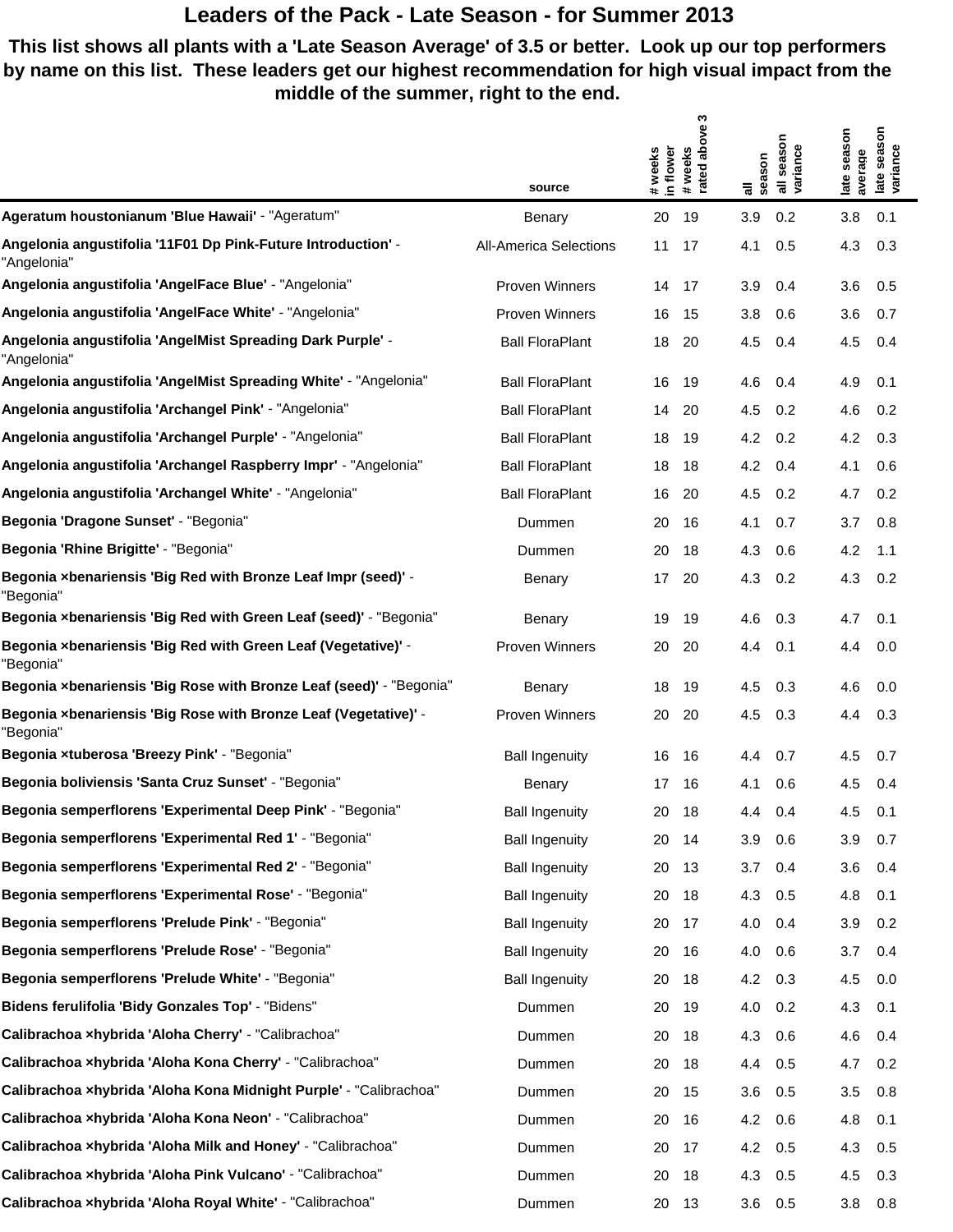$\mathfrak{m}$ 

|                                                                                     |                               |                      | ო                             |          |                        |                        |                                 |  |
|-------------------------------------------------------------------------------------|-------------------------------|----------------------|-------------------------------|----------|------------------------|------------------------|---------------------------------|--|
|                                                                                     |                               | # weeks<br>in flower | above<br># weeks<br>rated abo | season   | all season<br>variance | late season<br>average | season<br>late seas<br>variance |  |
| Calibrachoa xhybrida 'Aloha Tiki Lychee' - "Calibrachoa"                            | source<br>Dummen              | 18                   | 18                            | 등<br>4.2 | 0.4                    | 4.4                    | 0.3                             |  |
| Calibrachoa xhybrida 'Aloha Vulcano Sunset' - "Calibrachoa"                         | Dummen                        | 20                   | 16                            | 3.9      | 0.5                    | 4.0                    | 0.5                             |  |
| Calibrachoa xhybrida 'Cabaret Bright Red' - "Calibrachoa"                           | <b>Ball FloraPlant</b>        | 20                   | 15                            | 4.0      | 0.6                    | 4.5                    | 0.4                             |  |
| Calibrachoa xhybrida 'Cabaret Purple Impr' - "Calibrachoa"                          | <b>Ball FloraPlant</b>        | 19                   | -13                           | 4.0      | 1.0                    | 3.6                    | 1.2                             |  |
| Calibrachoa xhybrida 'Callie Bright Red' - "Calibrachoa"                            | Syngenta Flowers              | 20                   | 16                            | 3.7      | 0.4                    | 3.7                    | 0.4                             |  |
| Calibrachoa xhybrida 'Callie Coral Pink' - "Calibrachoa"                            | Syngenta Flowers              | 20                   | 19                            | 4.1      | 0.3                    | 4.3                    | 0.1                             |  |
| Calibrachoa xhybrida 'Callie Light Blue 11' - "Calibrachoa"                         | Syngenta Flowers              | 20                   | -12                           | 4.0      | 0.8                    | 4.6                    | 0.5                             |  |
| Calibrachoa xhybrida 'Callie Purple' - "Calibrachoa"                                | Syngenta Flowers              | 20                   | 18                            | 4.4      | 0.6                    | 4.9                    | 0.0                             |  |
| Calibrachoa xhybrida 'Callie Star Pink' - "Calibrachoa"                             | Syngenta Flowers              | 20                   | 17                            | 3.9      | 0.6                    | 3.6                    | 0.9                             |  |
| Calibrachoa xhybrida 'Callie White 11' - "Calibrachoa"                              | Syngenta Flowers              | 20                   | 16                            | 3.7      | 0.3                    | 3.7                    | 0.4                             |  |
| Calibrachoa xhybrida 'Callie Yellow Impr' - "Calibrachoa"                           | Syngenta Flowers              | 20                   | 18                            | 4.0      | 0.3                    | 4.4                    | 0.0                             |  |
| Calibrachoa xhybrida 'Kwik Kombo Callie Color Wheel Mix' -<br>"Calibrachoa (Multi)" | Syngenta Flowers              | 20                   | 15                            | 3.6      | 0.5                    | 3.6                    | 0.7                             |  |
| Calibrachoa xhybrida 'Mini-Famous Compact Blue Impr' -<br>"Calibrachoa"             | Selecta                       | 20                   | 16                            | 4.1      | 0.5                    | 4.6                    | 0.1                             |  |
| Calibrachoa xhybrida 'Mini-Famous Double Blue' - "Calibrachoa"                      | Selecta                       | 20                   | 19                            | 4.4      | 0.5                    | 4.7                    | 0.2                             |  |
| Calibrachoa xhybrida 'Mini-Famous Double Pink Vein' -<br>"Calibrachoa"              | Selecta                       | 20                   | -13                           | 3.5      | 0.2                    | 3.7                    | 0.3                             |  |
| Calibrachoa xhybrida 'Mini-Famous iGeneration Pink' - "Calibrachoa"                 | Selecta                       | 19                   | 17                            | 4.0      | 0.4                    | 4.0                    | 0.6                             |  |
| Calibrachoa ×hybrida 'Mini-Famous iGeneration Rose Vein' -<br>"Calibrachoa"         | Selecta                       | 20                   | 19                            | 4.0      | 0.3                    | 4.5                    | 0.0                             |  |
| Calibrachoa xhybrida 'Mini-Famous iGeneration White' -<br>"Calibrachoa"             | Selecta                       | 20                   | 19                            | 4.1      | 0.3                    | 4.3                    | 0.2                             |  |
| Calibrachoa xhybrida 'Superbells Dreamsicle' - "Calibrachoa"                        | <b>Proven Winners</b>         | 20                   | -16                           | 3.9      | 0.5                    | 3.7                    | 0.3                             |  |
| Calibrachoa xhybrida 'Superbells Spicy' - "Calibrachoa"                             | <b>Proven Winners</b>         | 18                   | 18                            | 4.0      | 0.3                    | 4.1                    | 0.3                             |  |
| Capsicum annuum '12F03 Purple F1- Future Intro.' - "Ornamental<br>Pepper"           | <b>All-America Selections</b> | 14 19                |                               | 4.2      | 0.3                    | 4.7                    | 0.1                             |  |
| Capsicum annuum '13BP04' - "Ornamental Pepper"                                      | <b>All-America Selections</b> | 18                   | - 18                          | 4.1      | 0.3                    | 4.3                    | 0.1                             |  |
| Capsicum annuum 'NuMex Twilight' - "Ornamental Pepper"                              | <b>All-America Selections</b> | 18                   | - 18                          | 4.5      | 0.5                    | 5.0                    | 0.0                             |  |
| Capsicum annuum 'Prairie Fire' - "Ornamental Pepper"                                | <b>All-America Selections</b> | 14<br>$-11$          |                               | 3.2      | 1.5                    | 4.2                    | 0.1                             |  |
| Cartharanthus roseus 'Cora Apricot Impr' - "Vinca"                                  | Syngenta Flowers              | 20                   | - 18                          | 4.5      | 0.5                    | 4.8                    | 0.1                             |  |
| Cartharanthus roseus 'Cora Cascade Apricot' - "Vinca"                               | Syngenta Flowers              | 17<br>11             |                               | 3.3      | 1.3                    | 4.2                    | 0.3                             |  |
| Cartharanthus roseus 'Sunstorm Apricot' - "Vinca"                                   | Syngenta Flowers              | 18                   | - 16                          | 3.9      | 0.4                    | 4.4                    | 0.1                             |  |
| Cartharanthus roseus 'Sunstorm Orchid Halo' - "Vinca"                               | Syngenta Flowers              | 19                   | 18                            | 4.0      | 0.2                    | 4.1                    | 0.2                             |  |
| Cartharanthus roseus 'Sunstorm Red Halo' - "Vinca"                                  | Syngenta Flowers              | 20                   | 20                            | 4.2      | 0.1                    | 4.4                    | 0.0                             |  |
| Catharanthus roseus 'Titan Burgundy Impr' - "Vinca"                                 | PanAmerican                   | 17                   | - 17                          | 4.2      | 0.5                    | 4.6                    | 0.3                             |  |
| Catharanthus roseus 'Titan Rose Halo' - "Vinca"                                     | PanAmerican                   | 18                   | - 19                          | 4.2      | 0.3                    | 4.3                    | 0.2                             |  |
| Celosia argentea 'Intenz' - "Celosia"                                               | <b>Ball Ingenuity</b>         | 20                   | 17                            | 4.1      | 0.3                    | 4.2                    | 0.4                             |  |
| Celosia argentea 'Intenz Red' - "Celosia"                                           | <b>Ball Ingenuity</b>         | 20                   | -17                           | 4.0      | 0.3                    | 4.3                    | 0.1                             |  |
| Celosia argentea 'Twisted' - "Celosia"                                              | <b>Ball Ingenuity</b>         | 20                   | 17                            | 3.9      | 0.3                    | 4.1                    | 0.4                             |  |
| Celosia plumosa 'First Flame Red' - "Celosia"                                       | PanAmerican                   | 20                   | -16                           | 3.9      | 0.6                    | 3.8                    | 0.9                             |  |
| Celosia plumosa 'First Flame Yellow' - "Celosia"                                    | PanAmerican                   | 20                   | 16                            | 3.8      | 0.7                    | 3.7                    | 1.3                             |  |
| Cleome hassleriana 'Senorita Rosalita' - "Cleome"                                   | Proven Winners                | 20 13                |                               | 3.9      | 0.7                    | 3.5                    | 0.5                             |  |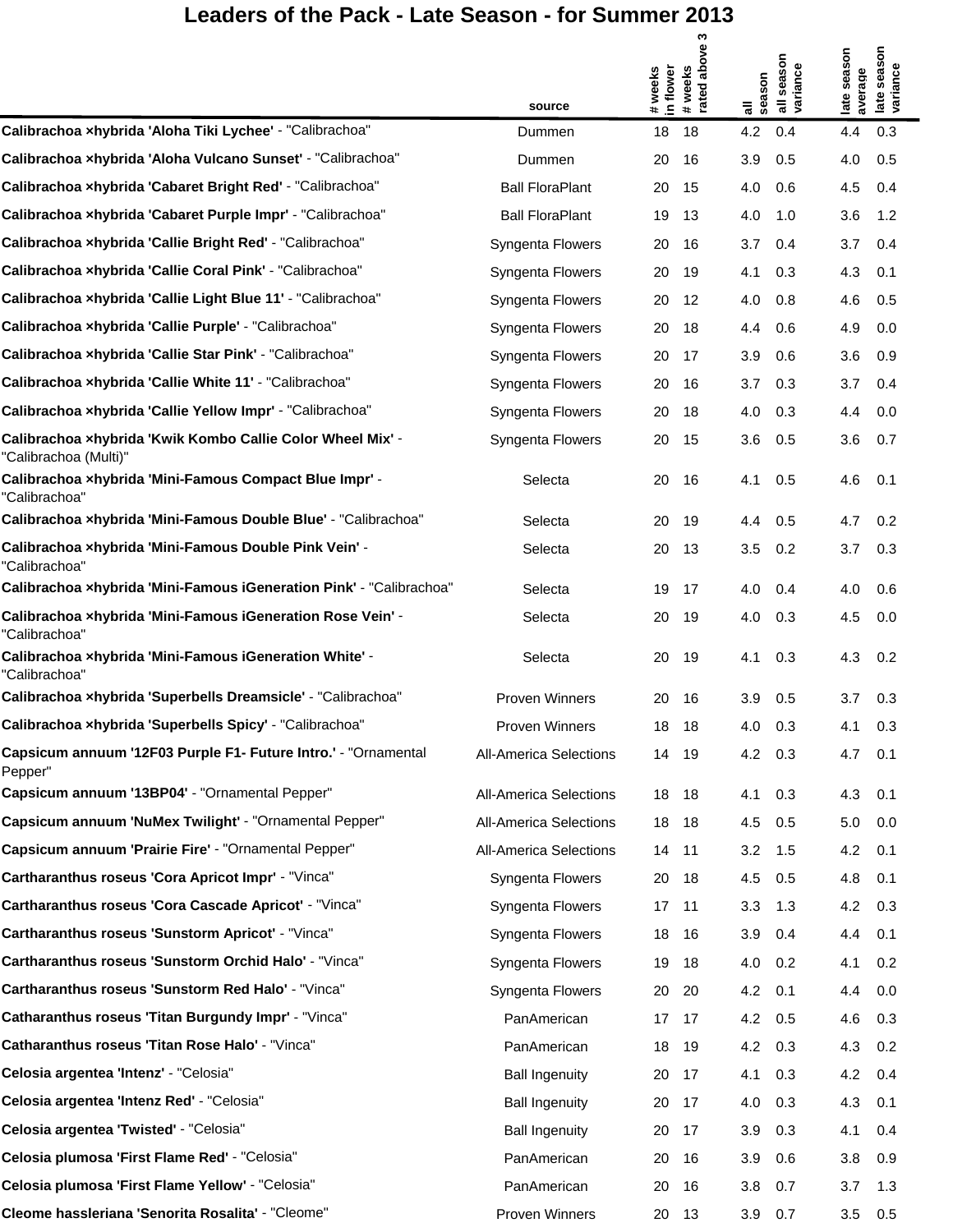|                                                                            |                               | S                                      |                        |                                                   |
|----------------------------------------------------------------------------|-------------------------------|----------------------------------------|------------------------|---------------------------------------------------|
|                                                                            |                               | above<br>in flower<br>weeks<br># weeks | all season<br>variance | late season<br>variance<br>late season<br>average |
|                                                                            | source                        | # wee<br>rated                         | season<br>゠            |                                                   |
| Dahlia xhybrida 'XXL Durango' - "Dahlia"                                   | Dummen                        | 16<br>20                               | 3.7<br>0.3             | 3.7<br>0.1                                        |
| Dahlia xhybrida 'XXL Mayo Impr (73519)' - "Dahlia"                         | Dummen                        | 20<br>17                               | 4.0<br>0.3             | 3.8<br>0.3                                        |
| Dahlia xhybrida 'XXL Veracruz' - "Dahlia"                                  | Dummen                        | 17<br>18                               | 4.0<br>0.3             | 3.7<br>0.3                                        |
| Dianthus '13BP01 Rose' - "Dianthus"                                        | <b>All-America Selections</b> | 14<br>16                               | 3.9<br>0.5             | 3.8<br>0.6                                        |
| Dianthus 'Amazon Rose Magic' - "Dianthus"                                  | <b>All-America Selections</b> | 13<br>16                               | 0.7<br>3.9             | 4.2<br>1.0                                        |
| Euphorbia 'Stardust Super Flash' - "Euphorbia"                             | Dummen                        | 20<br>13                               | 4.0<br>0.7             | 4.8<br>0.1                                        |
| <b>Euphorbia 'Stardust White Sparkle' - "Euphorbia"</b>                    | Dummen                        | 20<br>16                               | 4.2<br>0.6             | 4.7<br>0.2                                        |
| Evolvulus hybrid 'Blue My Mind' - "Evolvulus"                              | Proven Winners                | 18<br>18                               | 4.0<br>0.4             | 4.5<br>0.2                                        |
| Gaillardia aristata 'Mesa Peach' - "Gaillardia"                            | Keift                         | 14<br>16                               | 3.7<br>0.3             | 4.1<br>0.2                                        |
| Gazania rigens 'Kiss Frosty Orange' - "Gazania"                            | Syngenta Flowers              | 15<br>18                               | 4.2<br>0.3             | 4.5<br>0.0                                        |
| Gazania rigens 'New Day Red Shades' - "Gazania"                            | PanAmerican                   | 20<br>18                               | 0.2<br>3.9             | 3.9<br>0.0                                        |
| Gerbera 'Garvinea Jasmina' - "Gerber Daisy"                                | <b>Florist Holland</b>        | 17<br>19                               | 4.2<br>0.2             | 4.3<br>0.1                                        |
| Gerbera 'Garvinea Layla' - "Gerber Daisy"                                  | <b>Florist Holland</b>        | 16<br>16                               | 4.1<br>0.6             | 3.9<br>0.7                                        |
| Gerbera 'Garvinea Lisa' - "Gerber Daisy"                                   | <b>Florist Holland</b>        | 13<br>14                               | 3.9<br>0.5             | 3.8<br>0.5                                        |
| Gerbera 'Garvinea Orangina' - "Gerber Daisy"                               | <b>Florist Holland</b>        | 17<br>18                               | 4.6<br>0.4             | 4.9<br>0.1                                        |
| Gerbera 'Garvinea Sophie' - "Gerber Daisy"                                 | <b>Florist Holland</b>        | 13<br>17                               | 4.1<br>0.6             | 3.8<br>0.6                                        |
| Gerbera 'Garvinea Sweet Dreams' - "Gerber Daisy"                           | <b>Florist Holland</b>        | 14<br>18                               | 4.4<br>0.4             | 4.7<br>0.2                                        |
| Gerbera jamesonii 'Cartwheel Strawberry Twist' - "Gerber Daisy"            | Syngenta Flowers              | 14<br>19                               | 4.5<br>0.4             | 4.7<br>0.2                                        |
| Gomphrena xhybrida 'Pin Ball Purple' - "Gomphrena"                         | Sakata                        | 20<br>19                               | 4.4<br>0.4             | 4.8<br>0.1                                        |
| Gomphrena xhybrida 'Pin Ball Snow Tip Lavender' - "Gomphrena"              | Sakata                        | 20<br>13                               | 3.9<br>0.5             | 0.2<br>4.4                                        |
| Gomphrena xhybrida 'Pin Ball White' - "Gomphrena"                          | Sakata                        | 20<br>19                               | 0.4<br>4.4             | 4.8<br>0.1                                        |
| Gomprena globosa 'Las Vegas Pink' - "Gomphrena"                            | Benary                        | 20<br>18                               | 4.3<br>0.5             | 4.8<br>0.2                                        |
| Gomprena globosa 'Las Vegas Purple' - "Gomphrena"                          | Benary                        | 18<br>18                               | 0.5<br>4.4             | 4.7<br>0.3                                        |
| Gomprena globosa 'Las Vegas White' - "Gomphrena"                           | Benary                        | 20<br>15                               | 3.7<br>0.3             | 4.0<br>0.4                                        |
| Guara lindheimeri '10BP01' - "Gaura"                                       | <b>All-America Selections</b> | 15<br>16                               | 4.1<br>0.6             | 4.8<br>0.1                                        |
| Guara lindheimeri 'Sparkle White' - "Gaura"                                | Keift                         | 15<br>19                               | 4.3<br>0.3             | 4.7<br>0.1                                        |
| Impatiens 'SunPatiens Compact Electric Orange' - "Impatiens"               | Sakata                        | 20<br>19                               | 4.6<br>0.3             | 4.8<br>0.1                                        |
| Impatiens 'SunPatiens Compact Hot Coral' - "Impatiens"                     | Sakata                        | 20<br>19                               | 4.6<br>0.4             | 5.0<br>0.0                                        |
| Impatiens 'SunPatiens Compact Red' - "Impatiens"                           | Sakata                        | 20<br>20                               | 4.7<br>0.2             | 4.9<br>0.1                                        |
| Impatiens 'SunPatiens Spreading Pink Flash' - "Impatiens"                  | Sakata                        | 20<br>20                               | 4.7<br>0.2             | 4.8<br>0.1                                        |
| Impatiens hawkerii 'Divine Orange' - "New Guinea Impatiens"                | <b>All-America Selections</b> | 16<br>18                               | 4.1<br>0.2             | 4.3<br>0.1                                        |
| Impatiens hawkerii 'Divine Orange Bronze Leaf' - "New Guinea<br>Impatiens" | <b>All-America Selections</b> | 14<br>18                               | 3.8<br>0.1             | 3.9<br>0.1                                        |
| Impatiens hawkerii 'Florific Lavender' - "New Guinea Impatiens"            | Syngenta Flowers              | 18<br>18                               | 0.2<br>3.8             | 3.8<br>0.1                                        |
| Impatiens hawkerii 'Magnum Dark Red' - "New Guinea Impatiens"              | Dummen                        | 20<br>20                               | 4.5<br>0.2             | 4.6<br>0.1                                        |
| Impatiens hawkerii 'Magnum Hot Pink' - "New Guinea Impatiens"              | Dummen                        | 18<br>20                               | 4.5<br>0.2             | 4.5<br>0.2                                        |
| Impatiens hawkerii 'Magnum Salmon' - "New Guinea Impatiens"                | Dummen                        | 20<br>20                               | 4.6<br>0.2             | 4.6<br>0.2                                        |
| Impatiens hawkerii 'Magnum White Blush' - "New Guinea Impatiens"           | Dummen                        | 20<br>20                               | 4.1<br>0.1             | 4.0<br>0.1                                        |
| Impatiens hawkerii 'Sonic Deep Red' - "New Guinea Impatiens"               | Syngenta Flowers              | 15<br>20                               | 4.4<br>0.4             | 4.8<br>0.1                                        |
| Impatiens hawkerii 'Sonic Lilac' - "New Guinea Impatiens"                  | Syngenta Flowers              | 16 18                                  | 3.9<br>0.3             | 3.9<br>0.5                                        |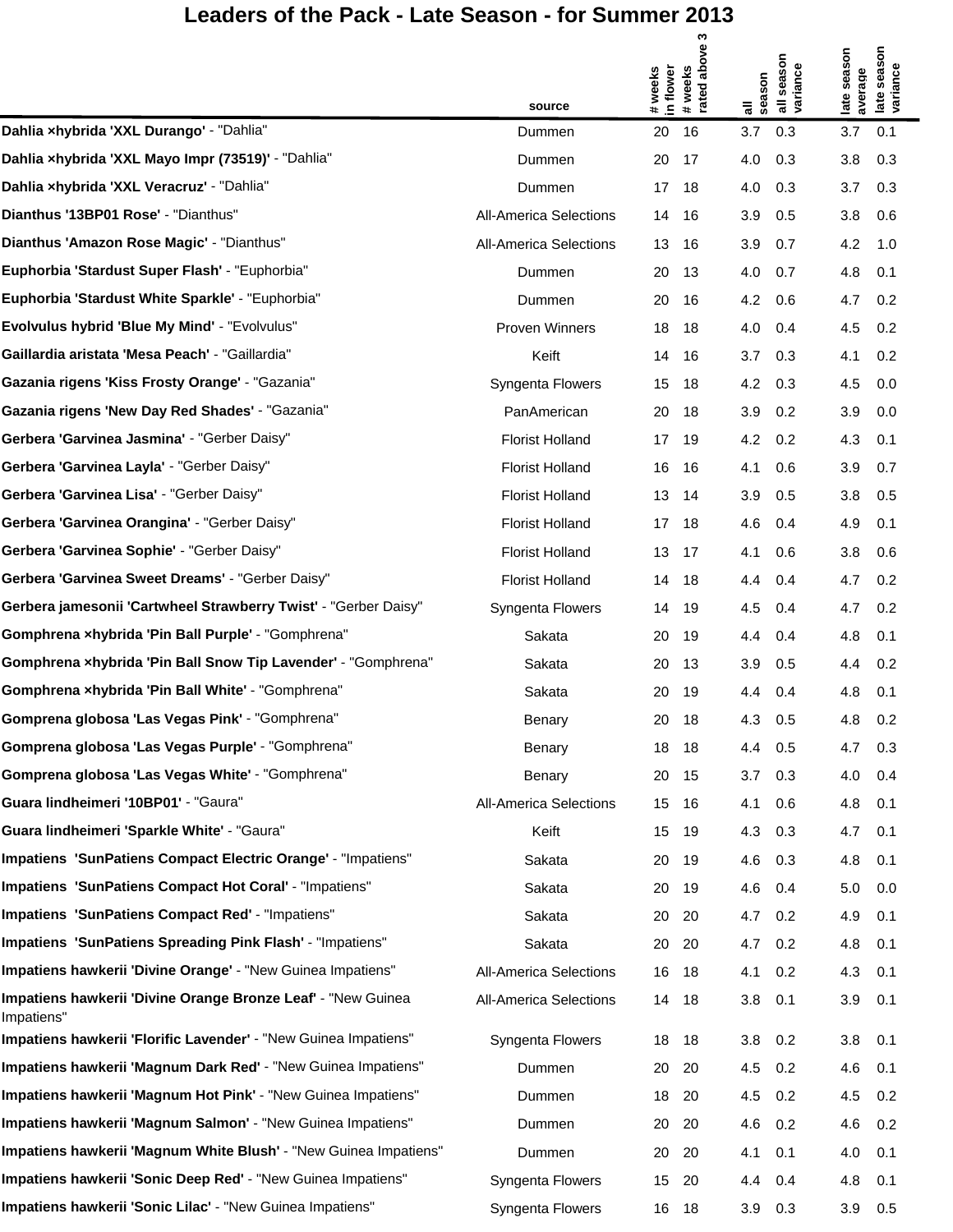|                                                                              |                               | ω                                              |                                  |                                                   |
|------------------------------------------------------------------------------|-------------------------------|------------------------------------------------|----------------------------------|---------------------------------------------------|
|                                                                              |                               | # weeks<br>rated above 3<br>in flower<br>weeks | all season<br>variance<br>season | late season<br>variance<br>late season<br>average |
|                                                                              | source                        | #                                              | ᠊                                |                                                   |
| Impatiens hawkerii 'Sonic Magic Pink' - "New Guinea Impatiens"               | <b>Syngenta Flowers</b>       | 20<br>19                                       | 0.3<br>4.4                       | 4.3<br>0.3                                        |
| Impatiens hawkerii 'Sonic Orange' - "New Guinea Impatiens"                   | Syngenta Flowers              | 15<br>19                                       | 0.4<br>4.4                       | 0.3<br>4.6                                        |
| Impatiens hawkerii 'Sonic Salmon' - "New Guinea Impatiens"                   | Syngenta Flowers              | 18<br>19                                       | 4.1<br>0.4                       | 0.3<br>4.3                                        |
| Impatiens hawkerii 'Sonic Sweet Purple' - "New Guinea Impatiens"             | Syngenta Flowers              | 19<br>17                                       | 3.9<br>0.1                       | 4.0<br>0.1                                        |
| Impatiens hawkerii 'Sonic White' - "New Guinea Impatiens"                    | Syngenta Flowers              | 15<br>-16                                      | 3.9<br>0.4                       | 4.2<br>0.1                                        |
| Impatiens hawkerii 'Super Sonic Dark Salmon ' - "New Guinea<br>Impatiens"    | Syngenta Flowers              | 19<br>18                                       | 0.2<br>3.7                       | 4.1<br>0.1                                        |
| Impatiens hawkerii 'Super Sonic Hot Pink ' - "New Guinea Impatiens"          | Syngenta Flowers              | 17<br>-19                                      | 3.8<br>0.1                       | 0.2<br>3.9                                        |
| Impatiens hawkerii 'Super Sonic Lavender ' - "New Guinea Impatiens"          | Syngenta Flowers              | 13<br>-20                                      | 4.2<br>0.1                       | 4.2<br>0.1                                        |
| Impatiens hawkerii 'Super Sonic Orange Ice ' - "New Guinea<br>Impatiens"     | Syngenta Flowers              | 17<br>20                                       | 3.9<br>0.1                       | 3.9<br>0.2                                        |
| Impatiens hawkerii 'Super Sonic Pink ' - "New Guinea Impatiens"              | Syngenta Flowers              | 17<br>20                                       | 4.1<br>0.1                       | 4.3<br>0.1                                        |
| Impatiens hawkerii 'Super Sonic Purple ' - "New Guinea Impatiens"            | Syngenta Flowers              | 17<br>-16                                      | 3.9<br>0.4                       | 3.5<br>0.3                                        |
| Impatiens hawkerii 'Super Sonic Sweet Cherry ' - "New Guinea<br>Impatiens"   | Syngenta Flowers              | 17<br>-19                                      | 3.9<br>0.2                       | 3.8<br>0.3                                        |
| Impatiens hawkerii 'Super Sonic White ' - "New Guinea Impatiens"             | Syngenta Flowers              | 13<br>19                                       | 0.2<br>4.4                       | 4.6<br>0.0                                        |
| Ipomoea batatas 'FloraMia Nero' - "Sweet Potato"                             | Dummen                        | 20<br>20                                       | 4.7<br>0.2                       | 4.9<br>0.1                                        |
| Lantana camara 'Bandana Cherry Sunrise' - "Lantana"                          | Syngenta Flowers              | 16<br>17                                       | 0.6<br>4.4                       | 4.9<br>0.0                                        |
| Lantana camara 'Bandana Peach' - "Lantana"                                   | Syngenta Flowers              | 13<br>17                                       | 4.3<br>0.5                       | 0.3<br>4.5                                        |
| Lantana camara 'Bandana Red 09' - "Lantana"                                  | Syngenta Flowers              | 14<br>-11                                      | 3.5<br>0.8                       | 4.3<br>0.4                                        |
| Lantana camara 'Bandana Rose' - "Lantana"                                    | Syngenta Flowers              | 17<br>15                                       | 4.2<br>1.0                       | 4.9<br>0.0                                        |
| Lantana camara 'Bandana White' - "Lantana"                                   | Syngenta Flowers              | 15<br>17                                       | 4.3<br>0.7                       | 4.5<br>0.7                                        |
| Lantana camara 'Chapel Hill Apricot Sunrise' - "Lantana"                     | Dummen                        | 9<br>19                                        | 4.2<br>0.3                       | 4.3<br>0.2                                        |
| Lantana camara 'Chapel Hill Gold' - "Lantana"                                | Dummen                        | 10<br>20                                       | 0.2<br>4.4                       | 0.0<br>4.4                                        |
| Lantana camara 'Chapel Hill Miss Tara' - "Lantana"                           | Dummen                        | 14<br>-17                                      | 3.8<br>0.3                       | 0.4<br>3.7                                        |
| Lantana camara 'Chapel Hill Pink Huff' - "Lantana"                           | Dummen                        | 17<br>- 17                                     | 0.6<br>4.4                       | 0.2<br>4.7                                        |
| Lantana camara 'Chapel Hill Sunset Orange' - "Lantana"                       | Dummen                        | 12<br>- 17                                     | 4.1<br>0.4                       | 0.2<br>4.3                                        |
| Lantana camara 'Chapel Hill Yellow' - "Lantana"                              | Dummen                        | 14<br>-20                                      | 4.4<br>0.2                       | 0.0<br>4.4                                        |
| Lantana camara 'Kwik Kombo Bandana Lemon Squeeze Mix' -<br>"Lantana (Multi)" | Syngenta Flowers              | 20<br>- 16                                     | 4.3<br>0.6                       | 0.2<br>4.7                                        |
| Lantana camara 'Little Lucky Hot Pink' - "Lantana"                           | <b>Ball FloraPlant</b>        | -18<br>20                                      | 4.3 0.5                          | 4.9<br>0.1                                        |
| Lantana camara 'Little Lucky Lemon Cream' - "Lantana"                        | <b>Ball FloraPlant</b>        | -16<br>20                                      | 3.6<br>0.2                       | 3.9<br>0.1                                        |
| Lantana camara 'Little Lucky Peach Glow' - "Lantana"                         | <b>Ball FloraPlant</b>        | 20<br>- 20                                     | 4.0<br>0.2                       | 4.0<br>0.2                                        |
| Lantana camara 'Little Lucky Red' - "Lantana"                                | <b>Ball FloraPlant</b>        | 19<br>-19                                      | 4.5<br>0.4                       | 0.0<br>5.0                                        |
| Lobularia hybrid 'Frosty Knight' - "Alyssum"                                 | Proven Winners                | 20<br>- 17                                     | 3.8<br>0.3                       | 3.7<br>0.2                                        |
| Lobularia hybrid 'Snow Princess' - "Alyssum"                                 | Proven Winners                | 20<br>- 19                                     | 3.9<br>0.2                       | 3.5<br>0.1                                        |
| Lobularia hybrid 'White Knight' - "Alyssum"                                  | Proven Winners                | 20<br>- 19                                     | 3.9<br>0.2                       | 3.7<br>0.1                                        |
| Miscanthus sinensis 'Adagio' - "Dwarf Maiden Grass"                          | <b>Pleasant Acres Nursery</b> | 9<br>14                                        | 4.1<br>0.5                       | 4.6<br>0.1                                        |
| Miscanthus sinensis 'Little Kitten' - "Miniature Maiden Grass"               | <b>Pleasant Acres Nursery</b> | 10<br>-14                                      | 3.8<br>0.2                       | 4.1<br>0.0                                        |
| Miscanthus sinensis 'Yaku Jima' - "Miniature Maiden Grass"                   | <b>Pleasant Acres Nursery</b> | 6<br>14                                        | 4.2<br>0.6                       | 4.7<br>0.1                                        |
| Muhlenbergia dumsa 'Bamboo Muhly Grass' - "Muhly Grass"                      | <b>Pleasant Acres Nursery</b> | 0<br>20                                        | 4.3 0.2                          | 4.6<br>0.0                                        |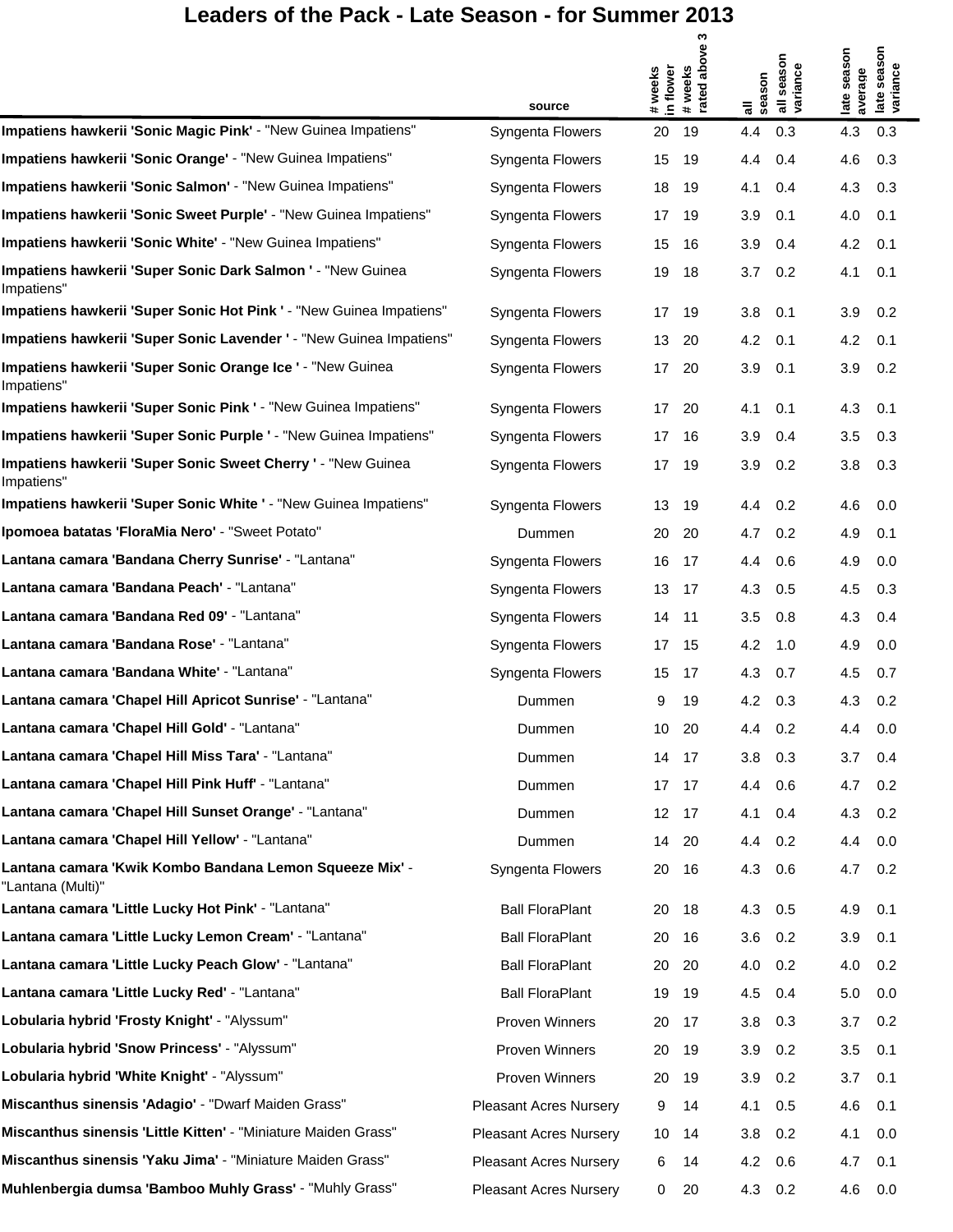$\mathfrak{m}$ 

|                                                                     |                               | ო                                                    |                                                               |                                                   |
|---------------------------------------------------------------------|-------------------------------|------------------------------------------------------|---------------------------------------------------------------|---------------------------------------------------|
|                                                                     | source                        | above<br>in flower<br># weeks<br>weeks<br>rated<br># | all season<br>variance<br>season<br>$\overline{\overline{a}}$ | late season<br>late season<br>variance<br>average |
| Multi- species 'Confetti Garden Hawaiian Hilo' - "Mixed Planting"   | Dummen                        | 20<br>20                                             | 4.3<br>0.3                                                    | 4.1<br>0.2                                        |
| Multi- species 'Confetti Garden Pineapple Punch' - "Mixed Planting" | Dummen                        | 19<br>14                                             | 3.5<br>0.4                                                    | 3.7<br>0.4                                        |
| Multi- species 'Kwik Kombo Summer Skyline Mix' - "Mixed Planting"   | Syngenta Flowers              | 20<br>18                                             | 4.0<br>0.5                                                    | 3.7<br>0.4                                        |
| Multi- species 'MixMaster Jewel Tones' - "Mixed Planting"           | <b>Ball FloraPlant</b>        | 18<br>19                                             | 4.3<br>0.3                                                    | 0.3<br>4.1                                        |
| Multi- species 'MixMaster Laguna Beach' - "Mixed Planting"          | <b>Ball FloraPlant</b>        | 20<br>16                                             | 4.1<br>0.8                                                    | 3.8<br>1.0                                        |
| Multi- species 'MixMaster Sundance' - "Mixed Planting"              | <b>Ball FloraPlant</b>        | 19<br>20                                             | 4.4<br>0.4                                                    | 4.1<br>0.3                                        |
| Multi- species 'Trixi Blueberry Parfait 14' - "Mixed Planting"      | Selecta                       | 17<br>12                                             | 3.3<br>0.4                                                    | 3.6<br>0.1                                        |
| Multi- species 'Trixi Double Date 14' - "Mixed Planting"            | Selecta                       | 19<br>20                                             | 4.1<br>0.2                                                    | 3.9<br>0.2                                        |
| Multi- species 'Trixi Twinlke Star 14' - "Mixed Planting"           | Selecta                       | 18<br>12                                             | 3.4<br>0.5                                                    | 4.0<br>0.1                                        |
| Osteospermum ecklonis '13BP05 Pure White' - "Sparkler Daisy"        | <b>All-America Selections</b> | 15<br>-19                                            | 3.6<br>0.1                                                    | 3.6<br>0.0                                        |
| Osteospermum ecklonis 'Akila White' - "Sparkler Daisy"              | <b>All-America Selections</b> | 16<br>18                                             | 3.6<br>0.1                                                    | 3.5<br>0.0                                        |
| Osteospermum ecklonis 'Passion Mix' - "Sparkler Daisy"              | <b>All-America Selections</b> | 14<br>12                                             | 3.2<br>0.4                                                    | 3.5<br>0.1                                        |
| Pelargonium 'Boldly Burgundy' - "Geranium"                          | Proven Winners                | 20<br>19                                             | 4.2<br>0.3                                                    | 4.3<br>0.2                                        |
| Pelargonium 'Boldly Dark Red' - "Geranium"                          | <b>Proven Winners</b>         | 20<br>18                                             | 4.2<br>0.3                                                    | 4.3<br>0.1                                        |
| Pelargonium 'Boldly Scarlet Fire' - "Geranium"                      | Proven Winners                | 20<br>15                                             | 3.6<br>0.2                                                    | 3.5<br>0.2                                        |
| Pelargonium 'Cumbanita Deep Rose' - "Geranium"                      | Dummen                        | 20<br>16                                             | 4.2<br>0.5                                                    | 4.6<br>0.0                                        |
| Pelargonium 'Fanzone Deep Rose 76 (20880)' - "Geranium"             | Dummen                        | 18<br>19                                             | 4.3<br>0.4                                                    | 0.3<br>4.4                                        |
| Pelargonium 'Fanzone Light Pink 70 (20882)' - "Geranium"            | Dummen                        | 18<br>-15                                            | 3.7<br>0.3                                                    | 3.8<br>0.3                                        |
| Pelargonium 'Fanzone Rose 77 (20881)' - "Geranium"                  | Dummen                        | 11<br>-11                                            | 3.3<br>0.5                                                    | 3.7<br>0.2                                        |
| Pelargonium 'Sarita Dark Red Star 74 (20871)' - "Geranium"          | Dummen                        | 18<br>19                                             | 4.3<br>0.3                                                    | 4.5<br>0.1                                        |
| Pelargonium 'Sarita Hot Pink 60 (20842)' - "Geranium"               | Dummen                        | 20<br>16                                             | 4.2<br>0.6                                                    | 4.6<br>0.3                                        |
| Pelargonium 'Sarita Lilac Splash' - "Geranium"                      | Dummen                        | 20<br>-19                                            | 4.0<br>0.4                                                    | 4.1<br>0.4                                        |
| Pelargonium 'Sarita Pink' - "Geranium"                              | Dummen                        | 18<br>17                                             | 3.9<br>0.3                                                    | 4.0<br>0.1                                        |
| Pelargonium 'Sarita Punch' - "Geranium"                             | Dummen                        | 20<br>-13                                            | 3.5<br>0.2                                                    | 3.5<br>0.2                                        |
| Pelargonium 'Sarita Soft Pink 60 (20859)' - "Geranium"              | Dummen                        | 20<br>- 16                                           | 3.8<br>0.4                                                    | 4.0<br>0.4                                        |
| Pelargonium 'Sarita Wild Salmon' - "Geranium"                       | Dummen                        | 16<br>16                                             | 4.0<br>0.6                                                    | 4.5<br>0.4                                        |
| Pelargonium 'Savannah Coral ' - "Geranium"                          | Dummen                        | 20<br>- 16                                           | 3.6<br>0.1                                                    | 3.8<br>0.1                                        |
| Pelargonium 'Savannah Orange' - "Geranium"                          | Dummen                        | 20<br>12                                             | 3.6<br>0.3                                                    | 3.7<br>0.5                                        |
| Pelargonium 'Savannah Pink' - "Geranium"                            | Dummen                        | 19<br>- 16                                           | 3.8<br>0.4                                                    | 3.7<br>0.2                                        |
| Pelargonium 'Savannah Pink Sizzle' - "Geranium"                     | Dummen                        | 17<br>-18                                            | 4.3<br>0.5                                                    | 4.5<br>0.2                                        |
| Pelargonium 'Savannah Red' - "Geranium"                             | Dummen                        | 18<br>- 16                                           | 4.2<br>0.5                                                    | 4.7<br>0.1                                        |
| Pelargonium 'Survivor Fuchsia' - "Geranium"                         | Dummen                        | 20<br>-19                                            | 3.9<br>0.2                                                    | 3.8<br>0.1                                        |
| Pelargonium 'Survivor Pink 2013' - "Geranium"                       | Dummen                        | 19<br>-14                                            | 3.8<br>0.5                                                    | 3.7<br>0.3                                        |
| Pelargonium 'Timeless Deep Red' - "Geranium"                        | Proven Winners                | 20<br>-19                                            | 4.1<br>0.3                                                    | 0.1<br>4.0                                        |
| Pelargonium 'Timeless Orange' - "Geranium"                          | Proven Winners                | 28<br>-19                                            | 3.9<br>0.3                                                    | 3.8<br>0.1                                        |
| Pelargonium 'Timeless Rose' - "Geranium"                            | Proven Winners                | 19<br>15                                             | 3.7<br>0.2                                                    | 0.1<br>3.9                                        |
| Pelargonium interspecific 'Caliente Dark Rose' - "Geranium"         | Syngenta Flowers              | 20<br>-14                                            | 3.9<br>0.5                                                    | 3.5<br>0.5                                        |
| Pelargonium interspecific 'Caliente Fire' - "Geranium"              | Syngenta Flowers              | 20<br>15                                             | 4.0<br>0.6                                                    | 3.8<br>0.6                                        |
| Pelargonium interspecific 'Caliente Orange' - "Geranium"            | Syngenta Flowers              | 20 19                                                | 4.4 0.3                                                       | 4.5<br>0.1                                        |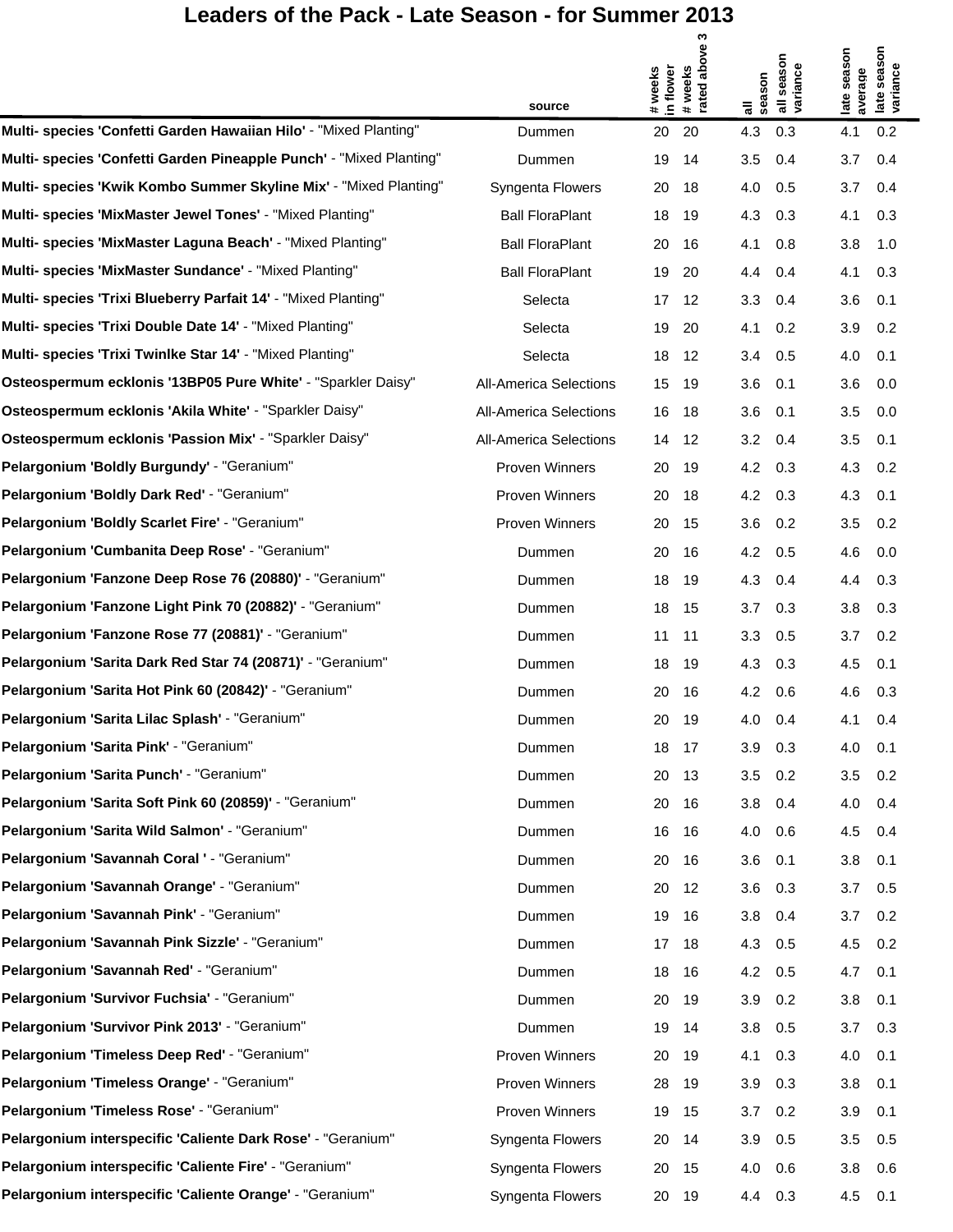$\mathfrak{m}$ 

|                                                                  |                               | ო                                                 |                                                               | န                                                  |
|------------------------------------------------------------------|-------------------------------|---------------------------------------------------|---------------------------------------------------------------|----------------------------------------------------|
|                                                                  | source                        | above<br>in flower<br># weeks<br># weeks<br>rated | all season<br>variance<br>season<br>$\overline{\overline{a}}$ | late season<br>seas<br>variance<br>average<br>late |
| Pelargonium interspecific 'Calliope Burgundy' - "Geranium"       | Syngenta Flowers              | 18<br>20                                          | 4.6<br>0.2                                                    | 4.6<br>0.1                                         |
| Pelargonium interspecific 'Calliope Dark Red' - "Geranium"       | Syngenta Flowers              | 20<br>20                                          | 4.7<br>0.1                                                    | 4.7<br>0.1                                         |
| Pelargonium interspecific 'Calliope Dark Red' - "Geranium"       | Syngenta Flowers              | 18<br>17                                          | 4.1<br>0.3                                                    | 4.4<br>0.1                                         |
| Pelargonium interspecific 'Calliope Scarlet Fire' - "Geranium"   | Syngenta Flowers              | 20<br>20                                          | 4.3<br>0.3                                                    | 3.9<br>0.2                                         |
| Pelargonium zonale 'Americana Dark Red' - "Geranium"             | Syngenta Flowers              | 20<br>18                                          | 3.9<br>0.4                                                    | 3.7<br>0.2                                         |
| Pelargonium zonale 'Tango Red 09' - "Geranium"                   | Syngenta Flowers              | 20<br>16                                          | 3.9<br>0.3                                                    | 4.1<br>0.0                                         |
| Pennisetum 'Cherry Sparkler' - "Fountain Grass"                  | <b>Pleasant Acres Nursery</b> | 14<br>16                                          | 4.4<br>0.8                                                    | 5.0<br>0.0                                         |
| Pennisetum 'Fireworks' - "Fountain Grass"                        | <b>Pleasant Acres Nursery</b> | 10<br>16                                          | 4.2<br>0.7                                                    | 4.9<br>0.0                                         |
| Pennisetum alopecuroides 'Burgundy Bunny' - "Fountain Grass"     | <b>Pleasant Acres Nursery</b> | 9<br>14                                           | 3.9<br>0.3                                                    | 4.3<br>0.1                                         |
| Pennisetum purpureum 'Vertigo' - "Pennisetum"                    | Proven Winners                | 6<br>20                                           | 4.8<br>0.1                                                    | 5.0<br>0.0                                         |
| Penstemon hartwegii 'Arabesque Appleblossom' - "Penstemon"       | Syngenta Flowers              | 7<br>15                                           | 3.9<br>0.6                                                    | 3.6<br>0.5                                         |
| Penstemon hartwegii 'Arabesque Violet' - "Penstemon"             | Syngenta Flowers              | 5<br>15                                           | 3.7<br>0.3                                                    | 3.8<br>0.4                                         |
| Pentas lanceolata 'Graffiti Lipstick' - "Pentas"                 | Benary                        | 14<br>16                                          | 4.1<br>0.6                                                    | 4.8<br>0.1                                         |
| Pentas lanceolata 'Graffiti Red Lace' - "Pentas"                 | Benary                        | 14<br>15                                          | 4.1<br>0.7                                                    | 4.8<br>0.1                                         |
| Pentas lanceolata 'Northern Lights Lavender' - "Pentas"          | Benary                        | 14<br>18                                          | 3.9<br>0.4                                                    | 4.2<br>0.5                                         |
| Portulaca grandiflora 'Cupcake Carrot' - "Portulaca"             | Dummen                        | 20<br>20                                          | 4.4<br>0.4                                                    | 4.6<br>0.2                                         |
| Portulaca grandiflora 'Cupcake Cherry Baby' - "Portulaca"        | Dummen                        | 20<br>20                                          | 4.6<br>0.3                                                    | 4.9<br>0.1                                         |
| Portulaca grandiflora 'Cupcake Magenta 70 (72717)' - "Portulaca" | Dummen                        | 20<br>20                                          | 4.6<br>0.3                                                    | 4.9<br>0.0                                         |
| Portulaca grandiflora 'Cupcake Magenta 71 (72723)' - "Portulaca" | Dummen                        | 20<br>14                                          | 3.5<br>0.3                                                    | 3.6<br>0.4                                         |
| Portulaca grandiflora 'Cupcake Magenta 72 (72724)' - "Portulaca" | Dummen                        | 20<br>17                                          | 4.2<br>0.8                                                    | 4.0<br>1.3                                         |
| Portulaca grandiflora 'Cupcake Peachy' - "Portulaca"             | Dummen                        | 20<br>20                                          | 4.4<br>0.4                                                    | 4.6<br>0.2                                         |
| Portulaca grandiflora 'Cupcake Salmon 73 (72720)' - "Portulaca"  | Dummen                        | 20<br>20                                          | 4.4<br>0.3                                                    | 4.5<br>0.2                                         |
| Portulaca grandiflora 'Cupcake Salmon 74 (72721)' - "Portulaca"  | Dummen                        | 20<br>- 20                                        | 4.2 0.2                                                       | 4.4<br>0.1                                         |
| Portulaca grandiflora 'Cupcake Yellow 72 (72719)' - "Portulaca"  | Dummen                        | 20<br>20                                          | 4.6<br>0.3                                                    | 4.8<br>0.1                                         |
| Rosa 'Veranda Brilliant' - "Rose"                                | <b>Ball Ingenuity</b>         | 20<br>-20                                         | 4.4 0.3                                                       | 4.5<br>0.4                                         |
| Rosa 'Veranda Chica' - "Rose"                                    | <b>Ball Ingenuity</b>         | 17 17                                             | 4.2<br>0.5                                                    | 0.7<br>4.3                                         |
| Rosa 'Veranda Lavender' - "Rose"                                 | <b>Ball Ingenuity</b>         | 15<br>- 16                                        | 4.1<br>0.9                                                    | 3.7<br>1.2                                         |
| Rosa 'Veranda Sunbeam' - "Rose"                                  | <b>Ball Ingenuity</b>         | 20<br>-19                                         | 4.1<br>0.3                                                    | 4.2<br>0.4                                         |
| Rudbeckia hirta 'Prairie Sun' - "Rudbeckia"                      | Benary                        | 13 15                                             | 3.5<br>0.6                                                    | 3.5<br>1.1                                         |
| Salvia farinacea 'Evolution Violet' - "Salvia"                   | Benary                        | 18<br>18                                          | 4.0<br>0.5                                                    | 3.9<br>0.8                                         |
| Salvia farinacea 'Evolution White' - "Salvia"                    | Benary                        | 18 18                                             | 4.2 0.4                                                       | 4.2<br>0.7                                         |
| Sanvitalia speciosa 'Sunvy Super Gold' - "Sanvitalia"            | Dummen                        | 20<br>20                                          | 3.7<br>0.1                                                    | 4.0<br>0.2                                         |
| Scaevola aemula 'Scala Blue' - "Scaevola"                        | Dummen                        | - 19<br>20                                        | 4.7 0.3                                                       | 5.0<br>0.0                                         |
| Solenostemon scutellarioides 'Henna' - "Coleus"                  | <b>Ball FloraPlant</b>        | 20<br>6                                           | 4.3<br>0.3                                                    | 0.3<br>4.3                                         |
| Solenostemon scutellarioides 'Kong Jr Green Halo' - "Coleus"     | <b>Ball Ingenuity</b>         | 13 15                                             | 3.4<br>0.1                                                    | 3.6<br>0.0                                         |
| Solenostemon scutellarioides 'Kong Jr Lime Vein' - "Coleus"      | <b>Ball Ingenuity</b>         | 11<br>- 16                                        | 3.8<br>0.3                                                    | 0.2<br>3.8                                         |
| Solenostemon scutellarioides 'Kong Jr Rose' - "Coleus"           | <b>Ball Ingenuity</b>         | - 19<br>13                                        | 3.9<br>0.4                                                    | 3.6<br>0.0                                         |
| Solenostemon scutellarioides 'Kong Jr Scarlet' - "Coleus"        | <b>Ball Ingenuity</b>         | 7<br>19                                           | 4.2 0.2                                                       | 0.1<br>4.4                                         |
| Solenostemon scutellarioides 'Mighty Mosaic' - "Coleus"          | PanAmerican                   | 16<br>5                                           | 4.3 0.6                                                       | 4.9 0.1                                            |